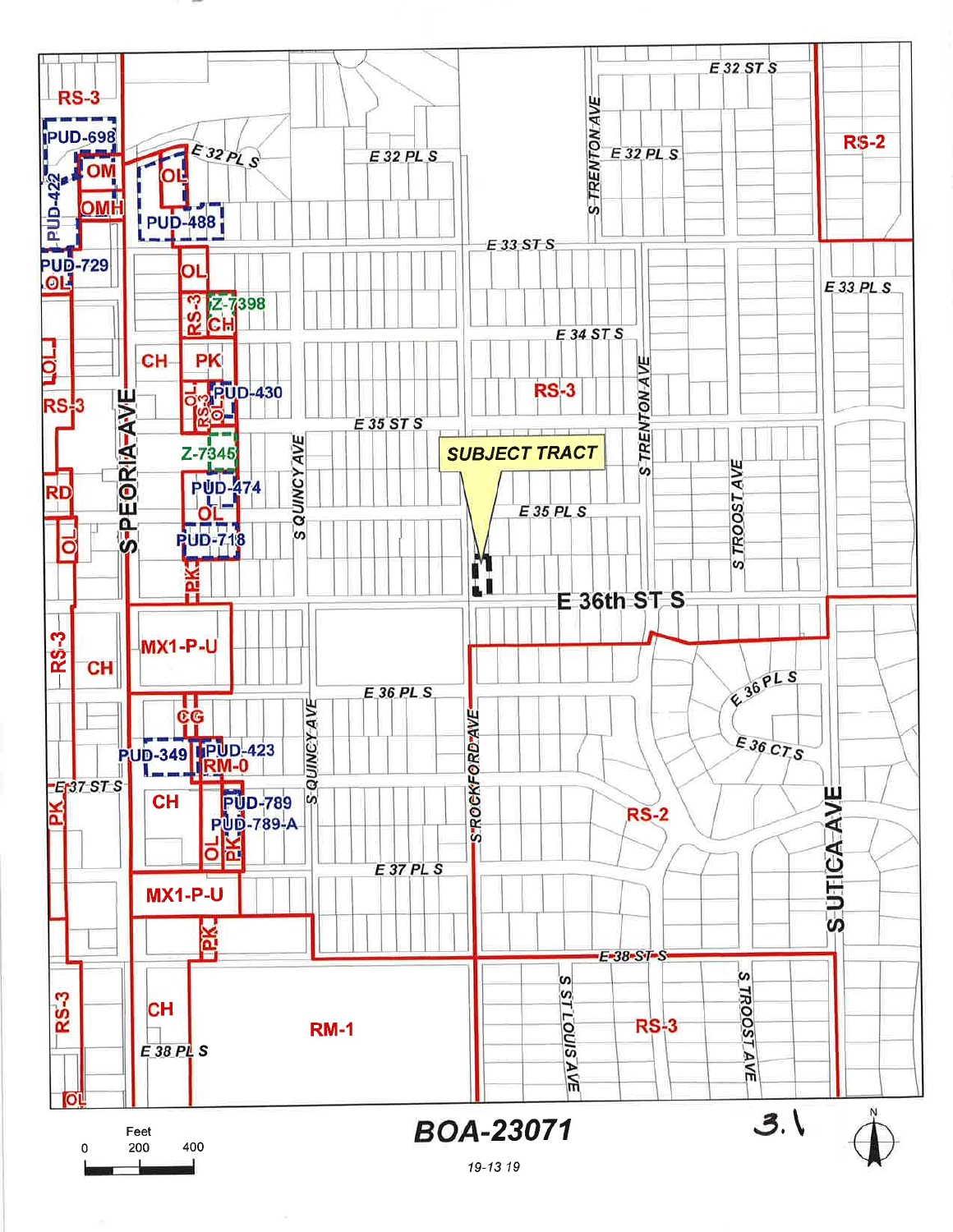

# BOARD OF ADJUSTMENT CASE REPORT

**STR: 9319** CZM:47 GD: 9

HEARING DATE: 02110912021 (Continued from 01/12/2021) 1:00 PM

**APPLICANT: Lou Reynolds** 

ACTION REQUESTED: Variance of Section 80.020-B of the Tulsa Zoning Code to permit a portion of an existing covered patio to be located within the five foot (5') side street setback of a lawfully nonconforming lot in an RS-3 District for property located at 3541 S. Rockford Avenue

LOCATION: 3541 S ROCKFORD AV **ZONED:** RS-3

PRESENT USE: Residential TRACT SIZE: 7000.12 SQ FT

Case Number: BOA-23071

LEGAL DESCRIPTION: W. 50 OF LT-16-BLK-4 , PARRAMORE ADDN

# RELEVANT PREVIOUS ACTIONS: None.

RELATIONSHIP TO THE COMPREHENSIVE PLAN: The Tulsa Comprehensive Plan identifies the subject property as part of an "Existing Neighborhood" and an "Area of Stability".

An Existing Neighborhood is intended to preserve and enhance Tulsa's existing single-family neighborhoods. Development activities in these areas should be limited to the rehabilitation, improvement or replacement of existing homes, and small-scale infill projects, as permitted through clear and objective setback, height, and other development standards of the zoning code.

The Areas of Stability include approximately 75% of the city's total parcels. Existing residential neighborhoods, where change is expected to be minimal, make up a large proportion of the Areas of Stability. The ideal for the Areas of Stability is to identify and maintain the valued character of an area while accommodating the rehabilitation, improvement or replacement of existing homes, and smallscale infill projects. The concept of stability and growth is specifically designed to enhance the unique qualities of older neighborhoods that are looking for new ways to preserve their character and quality of life. The concept of stability and growth is specifically designed to enhance the unique qualities of older neighborhoods that are looking for new ways to preserve their character and quality of life.

**ANALYSIS OF SURROUNDING AREA:** The subject tract is located at the NE/c of S. Rockford Ave. and E. 36<sup>th</sup> St. The lot is non-conforming with respect to minimum lot width. RS-3 zoning districts require 6'wide lots and this lot is only 50'.

**STAFF COMMENTS:** The applicant is requesting a Variance of Section 80.020-B of the Tulsa Zoning Code to permit a portion of an existing covered patio to be located within the five foot (5') side street setback of a lawfully nonconforming lot in an RS-3 District for property located at 3541 S. Rockford Avenue

 $3.\overline{2}$ 

REVISED 1/29/2021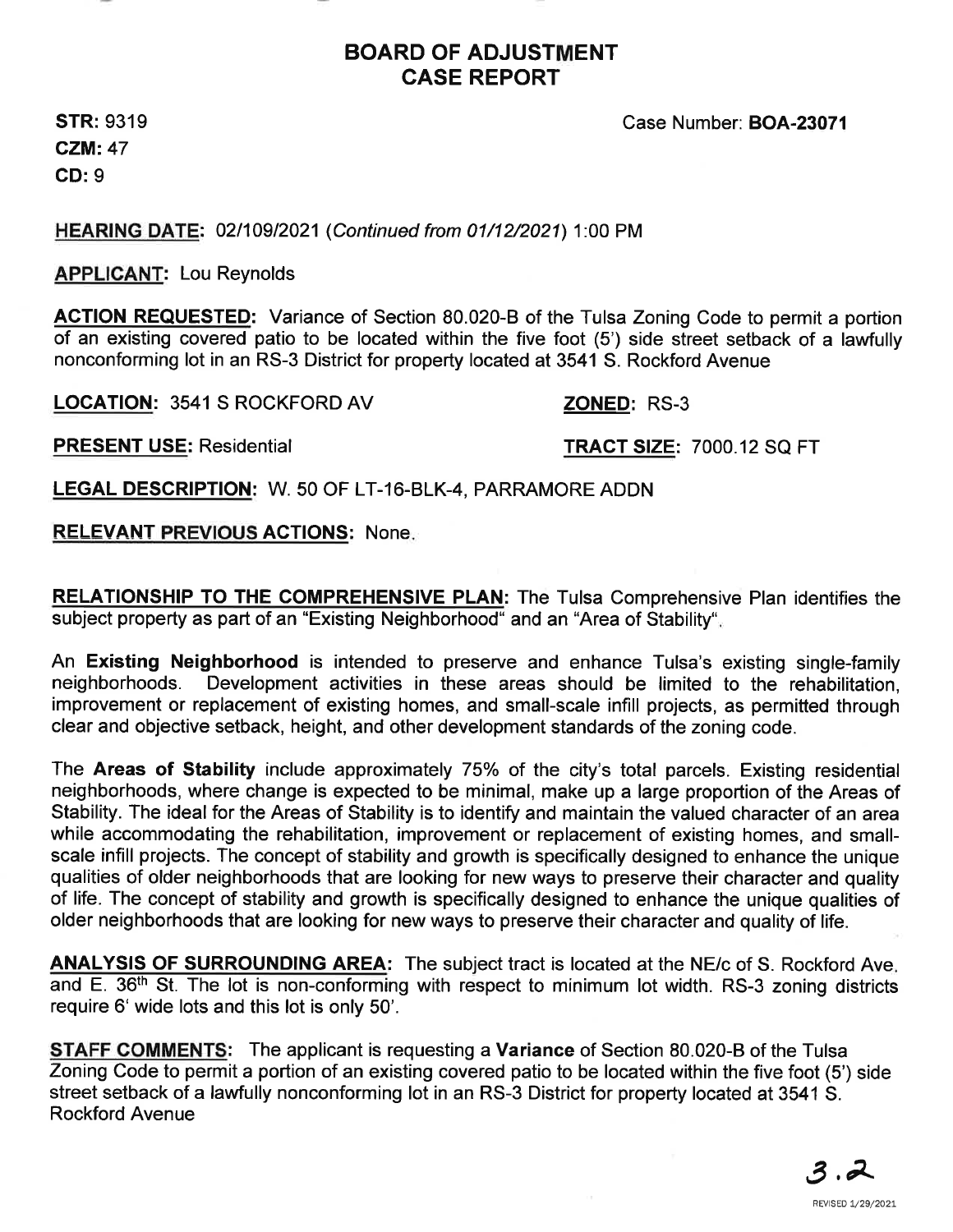#### 80.020-B Nonconforming Lots in Residential Zoning Districts

In residential zoning districts, a single detached house may be erected on a nonconforming lot without complying with the minimum lot area, minimum lot area per unit, minimum lot width, minimum street frontage or minimum open space per unit requirements of the subject zoning district, provided that at least 50% of the lot area remains as open space. All other lot and building regulations apply, except that detached houses may be erected on corner lots that are nonconforrning with regard to lot width, subject to a reduced minimum street side building setback of 5 feet. Garages that are accessed through a side yard abutting a street must be set back at least 20 feet.



Figure 80-1: Detached House on Nonconforming Lot in R Distict

Non-conforming lots are able to reduce their side street setbacks to 5' under certain conditions, this means the applicant is seeking to reduce their side setback from 5' instead of the typical 15' as required in a conforming RS-3 zoned lot. This application originally involved a request to allow a swimming pool in the side street setback but has since removed the request for the swimming pool and is only seeking relief for the patio structure which was built over the setback line. According tot eh applicant the fence will be moved out of the City right-of-way to comply with the zoning code.

## STATEMENT OF HARDSHIP: See attached comments from the applicant.

**SAMPLE MOTION:** Move to (approve/deny) a **Variance** of Section 80.020-B of the Tulsa Zoning Code to permit a portion of an existing covered patio to be located within the five foot (5') side street setback of a lawfully nonconforming lot in an RS-3 District for property located at 3541 S. Rockford Avenue

Finding the hardship(s) to be

- $\bullet$  Per the Conceptual Plan(s) shown on page(s) \_\_\_\_\_\_ of the agenda packet
- Subject to the following conditions **Subject to the following conditions**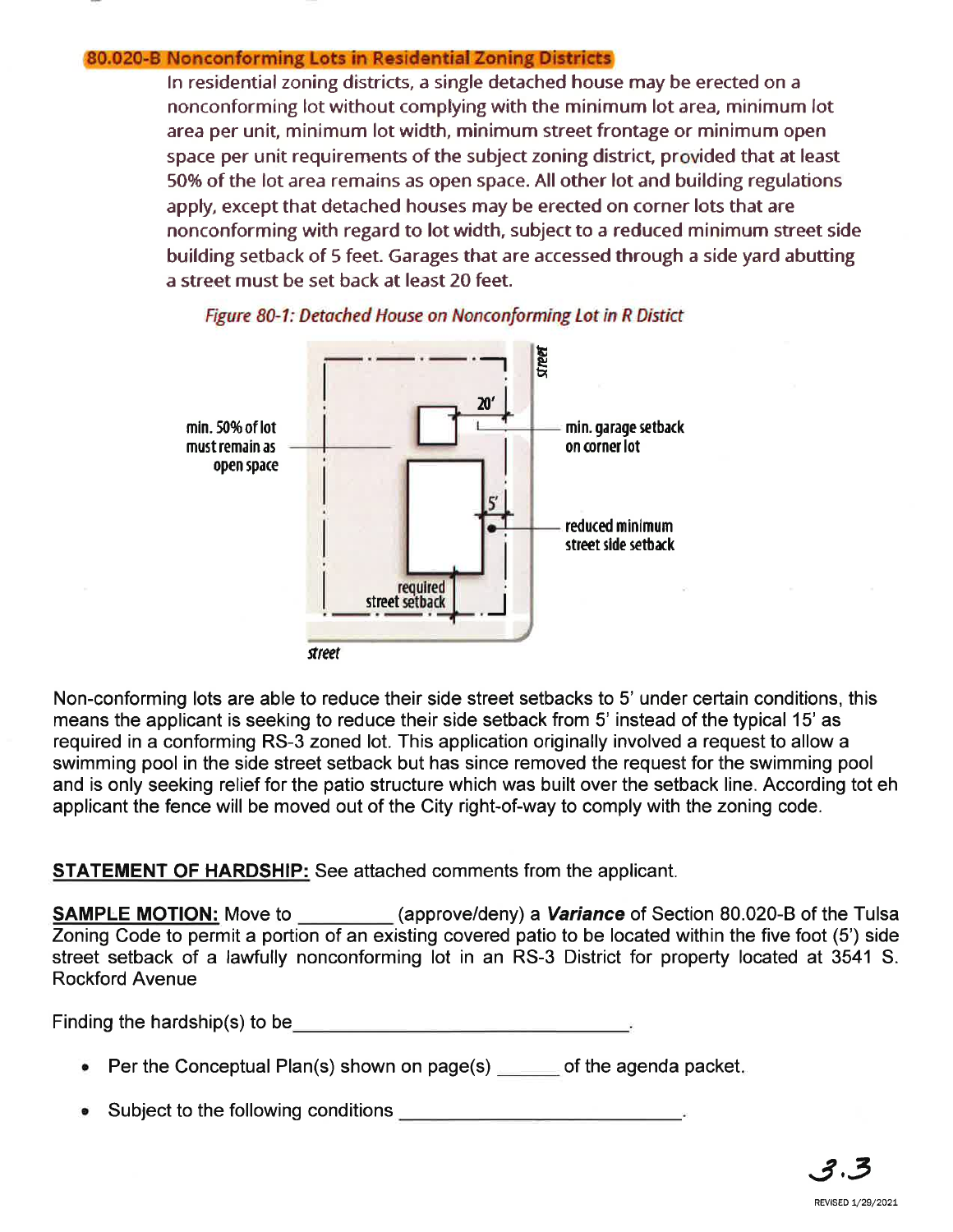ln granting the Variance the Board finds that the following facts, favorable to the property owner, have been established:

a. That the physical surroundings, shape, or topographical condítions of the subject property would result in unnecessary hardships or practical difficulties for the property owner, as distinguished from a mere inconveníence, íf the strict letter of the regulations were carried out;

b. That literal enforcement of the subject zoning code provision is not necessary to achieve the provision's intended purpose;

c. That the conditions leading to the need of the requested variance are unique to the subject property and not applicable, generally, to other property within the same zoning classification;

d. That the alleged practical difficulty or unnecessary hardship was not created or self-imposed by the current property owner;

e. That the variance to be granted is the minimum variance that will afford relief;

f. That the variance to be granted will not alter fhe essential character of the neighborhood in which the subject property is located, nor substantially or permanently impair use or development of adjacent property; and

g. That the variance to be granted will not cause substantíal detriment to the public good or impair the purposes, spirit, and intent of this zoning code or the comprehensive plan."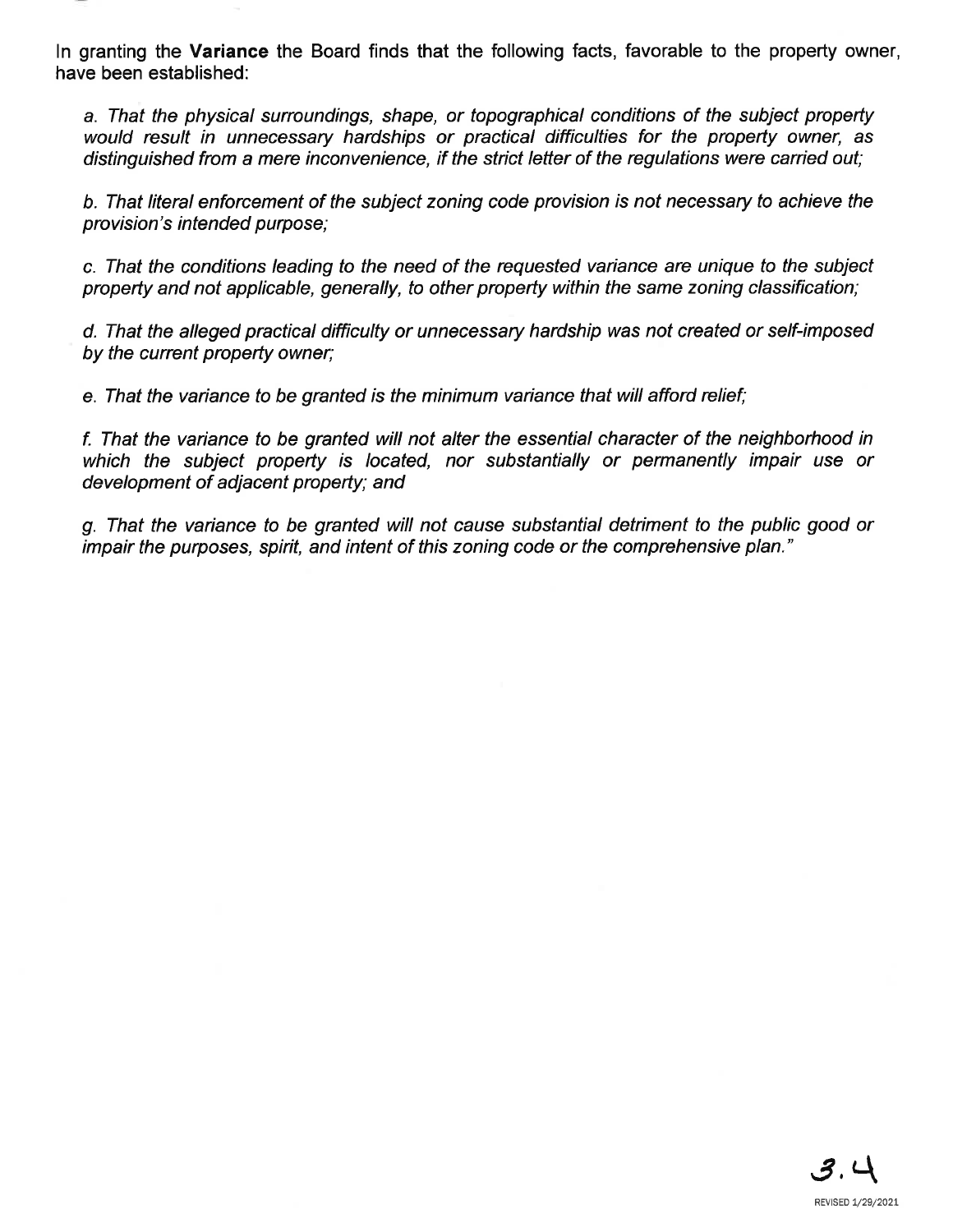

**Subject property** 

 $\sim$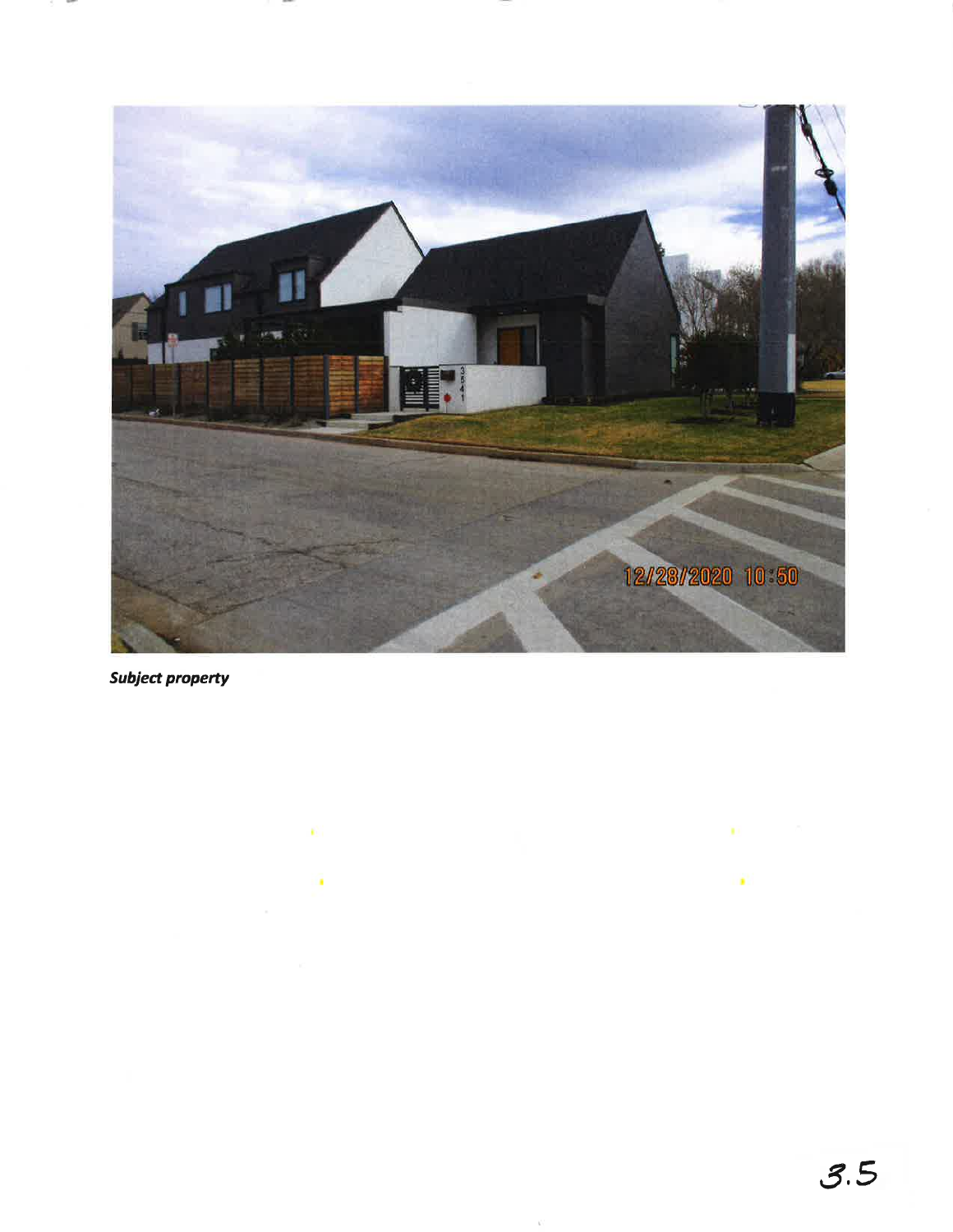#### Exhibit "A"

The Applicant requests a Variance of Section 80.020-8 of the Tulsa Zoning Code (the "Code") to permit a portion of an existing covered patio to be located within the five foot  $(5')$  side street setback of a lawfully nonconforming lot in an RS-3 District for property located at 3541 S. Rockford Avenue (the "Property").

The Property is located at the northeast corner of S. Rockford Ave. and E. 36<sup>th</sup> Street. The lot was platted in 1926 as part of the Parramore Addition and split into two, 5O-foot-wide lots shortly thereafter in 1929. The Property is lawfully nonconforming as a lot of record established before July 1, 1970, prior to the adoption of the Code.

In2019, a new residence was constructed on the Property as a spec house. After obtaining a new survey of the Property, the owner learned that a portion of the patio roof and wall support were built into the five foot  $(5')$  side street setback. The patio roof encroaches  $2'4''$  and the support wall encroaches  $3'6''$  in the setback. A site plan showing the encroachments is attached hereto as Exhibit "B".

The patio roof is attached to west side of the house, with a wall support located on its south side. The wall support also serves as a privacy/sound barrier from activity along  $36<sup>th</sup>$  Street. The patio opens into the yard facing north and west. The Code allows decks and patios less than 30 inches above grade, and fences and walls to be located within setbacks. However, at approximately l0' tall, the patio roof and wall support integrated into the roof are not permitted obstructions by right.

The error at the time of construction of the residence and the narrowness of the nonconforming corner lot are unique to the Property and result in unnecessary hardship to the owner. The requested Variance is *de minimus* in nature and will not cause substantial detriment to the public good or impair the spirit and intent of the Code.

# 3 ,le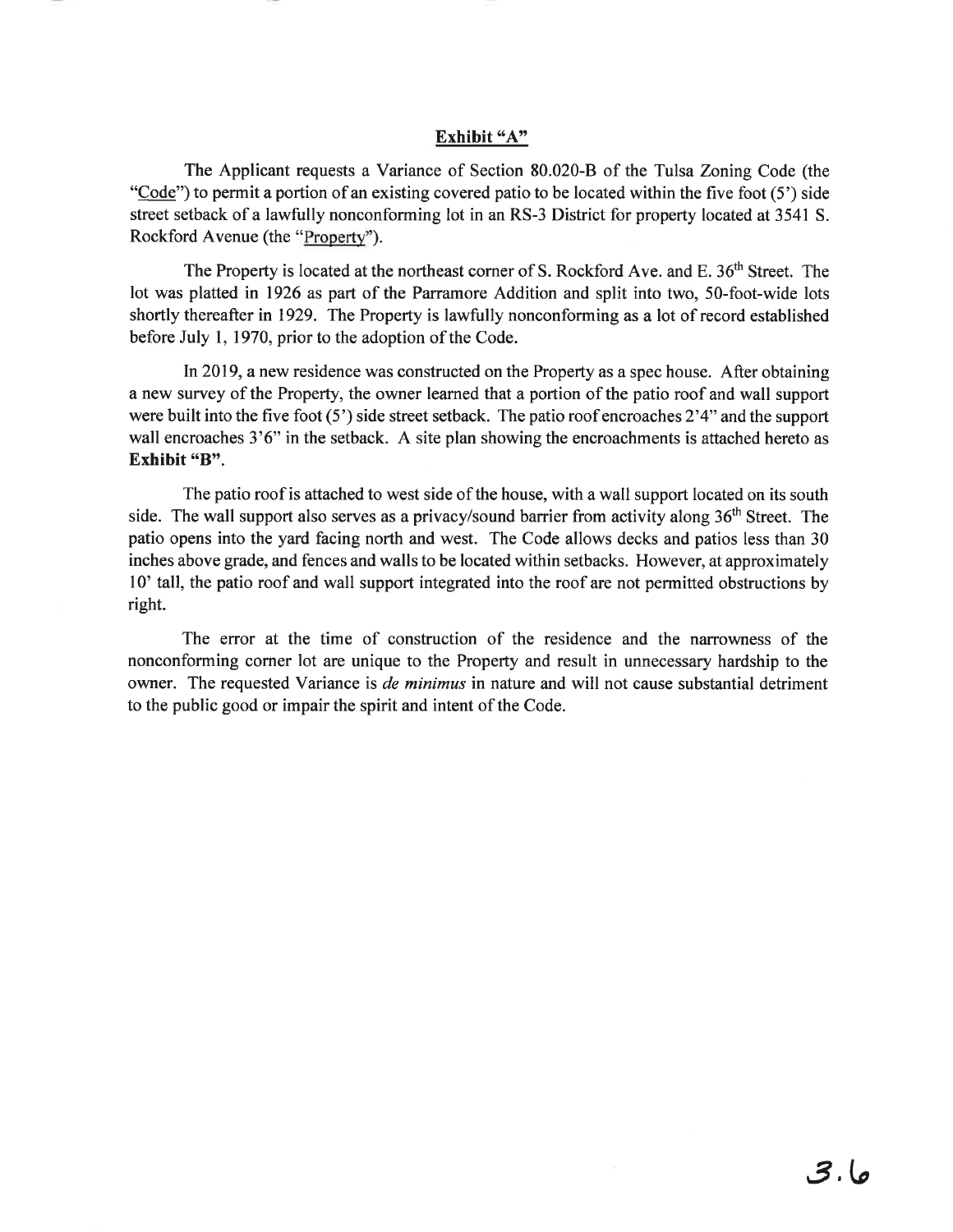

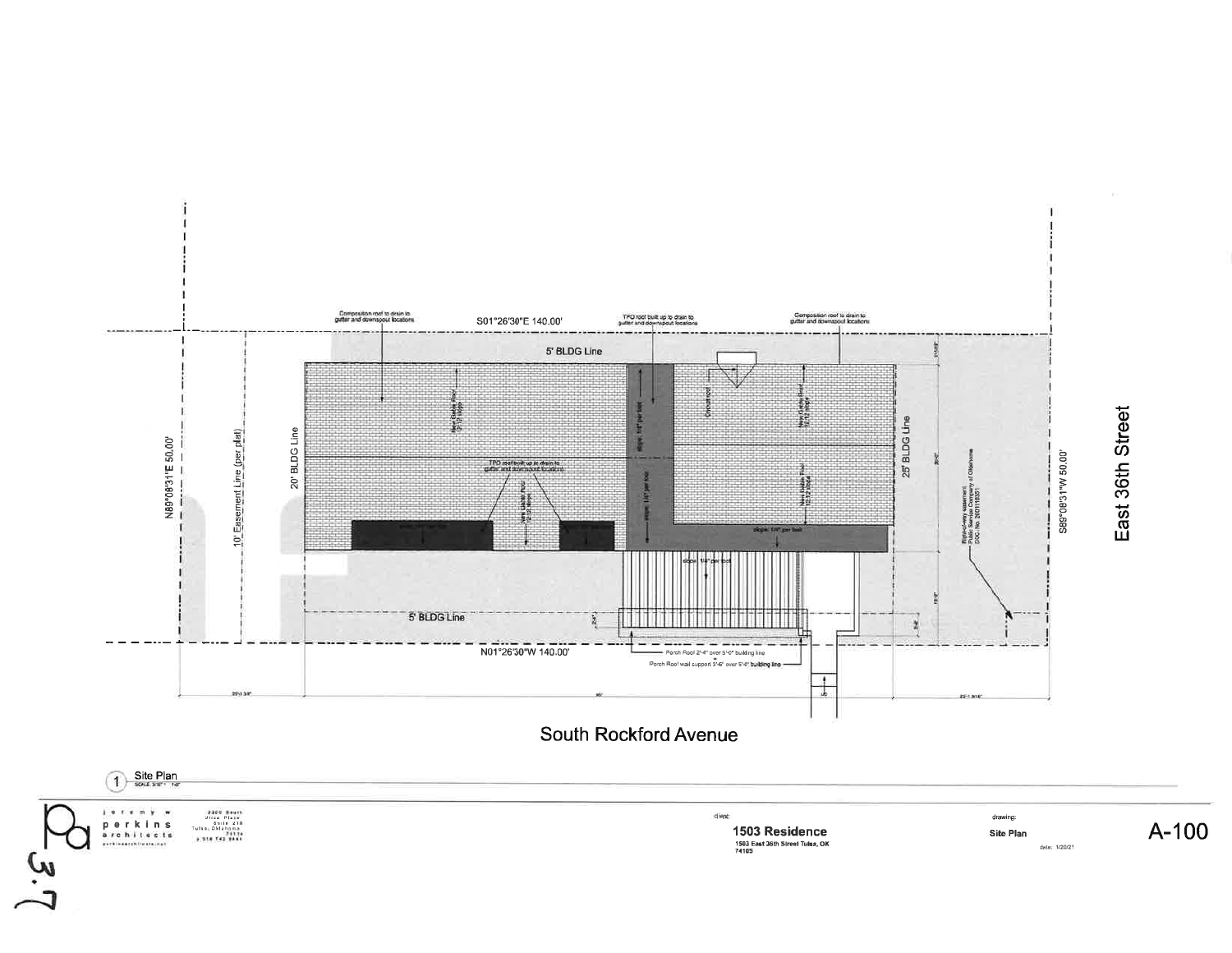### Sparger, Janet

| From:    | Pam Deatherage <pam.deatherage@kktarchitects.com></pam.deatherage@kktarchitects.com> |
|----------|--------------------------------------------------------------------------------------|
| Sent:    | Saturday, January 9, 2021 2:28 PM                                                    |
| To:      | esubmit; Chapman, Austin                                                             |
| Subject: | RE: Tulsa Board of Adjustment - Case Number: BOA-23071                               |

I am a neighbor, across the street from this house: Pamela Deatherage, 1516 East 36<sup>th</sup> Street, Tulsa, Ok 74105

This house was constructed with the design to use City of Tulsa street right-of-way for their own private property (fenced in), which caused problems this summer when sidewalks were constructed in the neighborhood, causing a pedestrian crossing on Rockford Avenue, mid-block between 34th and 35th Streets.

The original house construction appears to violate required green space, permeable ground to absorb stormwater, much needed in this area of smaller storm sewer lines. Building a pool of hard surfaces would aggravate the existing condition.

In the matter of the pool, only IF the pool is out of the street right-of-way, and IF the zoning code requirements for permeable landscaping are fulfilled as published, then I can support this change. I don't care where he puts the pool, just not to interfere with stormwater issues.

Shame on the City of Tulsa and INCOG for allowing all the houses built in the last 10 years that do not have sidewalks and do not support stormwater runoff.

PAMELA DEATHERAGE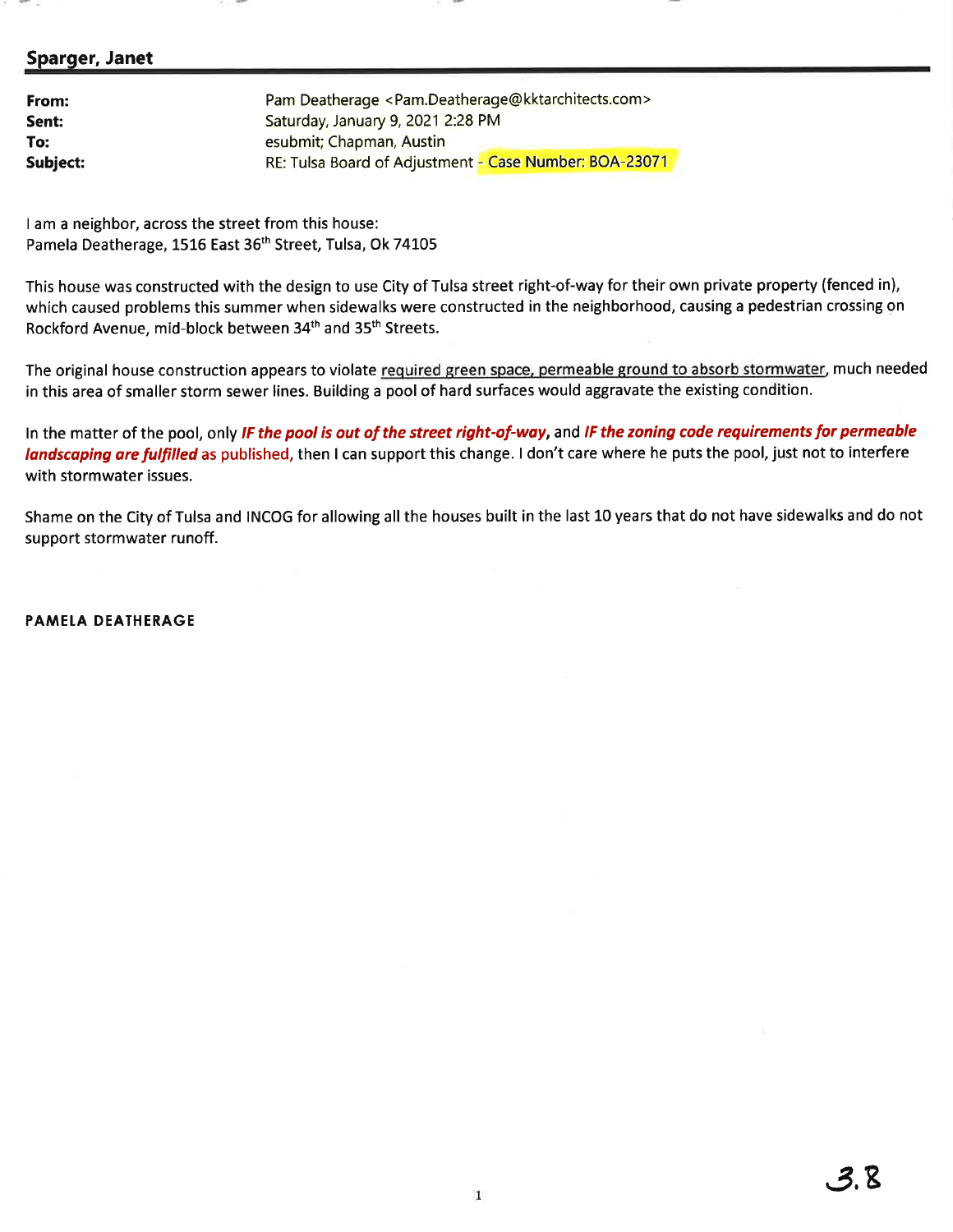

0 Feet<br>200  $\frac{1}{19}$  Tract 19-13 19 Aerial Photo Date: February 2018 3.



Aerial Photo Date: February 2018